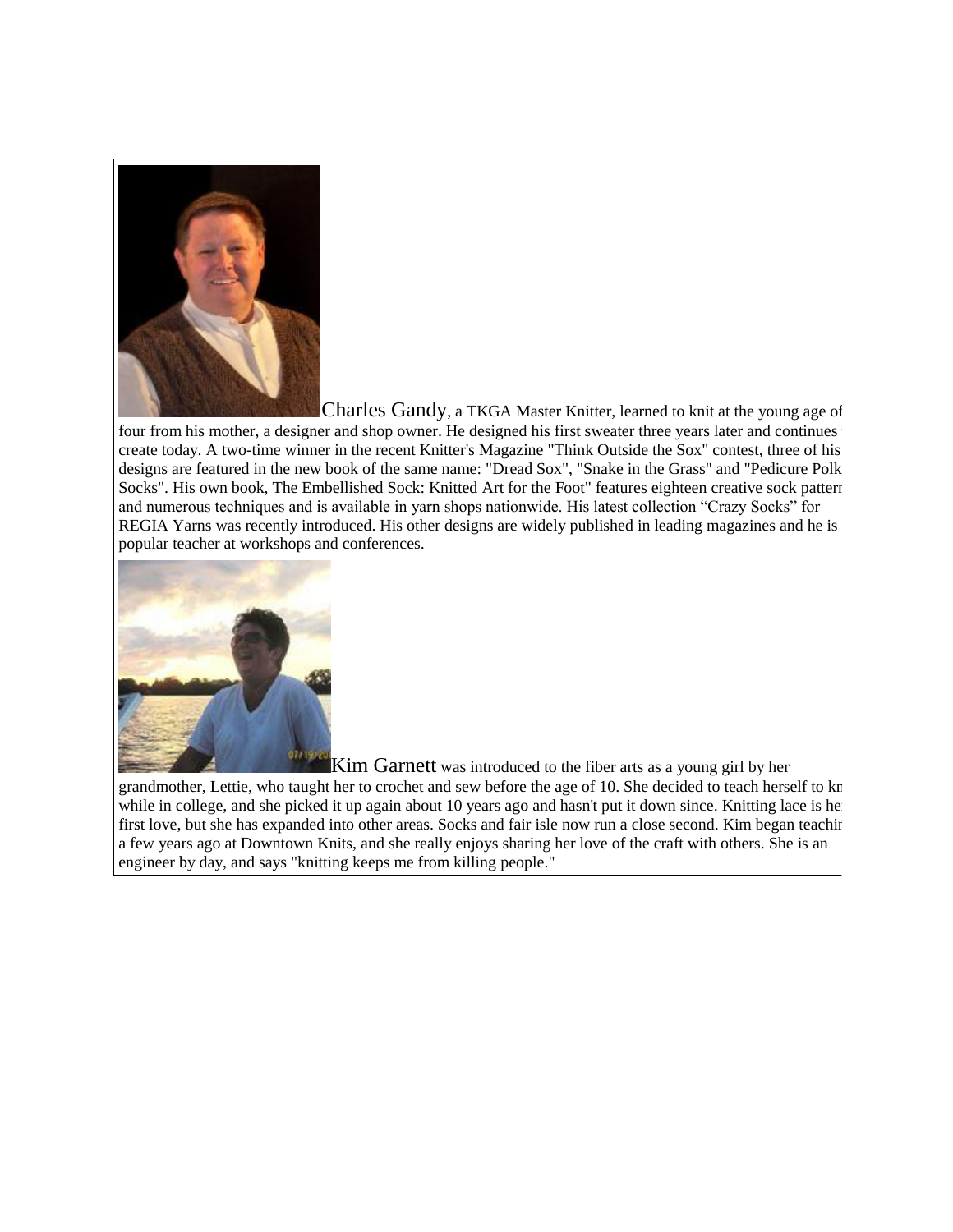

Leslie Grabowski has been knitting and crocheting since five, when her

mom taught her. Being a lifelong crafter, her creative journey has included beading, embroidery, sewing and painting. She's also an avid gardener and loves to redo furniture. Leslie has taught knitting, crochet and sewing in yarn shops and privately. She particularly enjoys working with mother/daughter groups. She is also a parttime French teacher for Fairfax County (VA) public schools and for Adult Ed classes. Leslie says: "Knitting is like an old friend to me; always there to celebrate a creative whim and comforting in times of stress. When admiring a fo, I'm always amazed that it started with a string of yarn!"



Tanis Gray is a two-time National winner of the DAR American Heritage

Committee's Women in the Arts Awards for fiber arts. Author of Capitol Knits , Knit Local - winner of a gold IPPY Award, Cozy Knits, Knitting Architecture & 3 Skeins or Less. Host of "Tools of the Trade" on PBS' Knitting Daily TV.

Ravelry: TanisKnits. Website: www.tanisknits.com